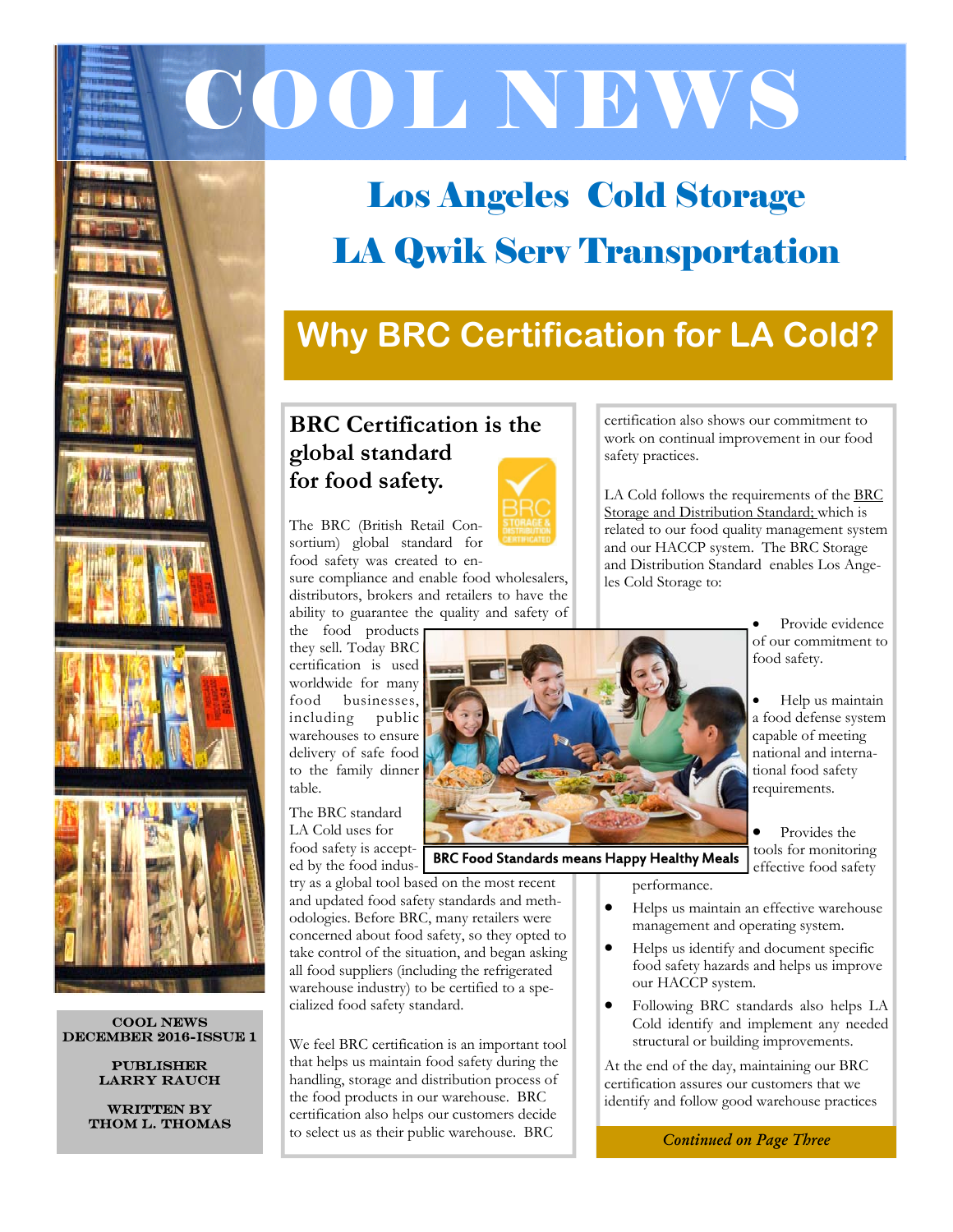### COOL NEWS December 2016 PAGE TWO

# **TEN SAFETY TIPS FOR THE WAREHOUSE**

**Heavy Equipment Accidents** – When employees work with warehouse heavy equipment such as a forklift every day, they tend to get very comfortable using the equipment. This can be very dangerous if the operator begins to underestimate the danger of the machine. It is important that we ensure that all employees understand the potential hazards a forklift or other warehouse machines present and never get too comfortable. Remain cautious and careful when operating any machine. Always follow the specific instructions provided for the equipment and avoid situations where a forklift accident is likely.

**Slips and Trips** – Slipping is a very common warehouse hazard that can be easily avoided. To prevent the majority of slips and trips in your warehouse, eliminate the following factors: Loose material such as ice, liquids, unnecessary steps or ridges, boxes and pallets left on the floor and dark areas. Mats and anti slip floor material can be helpful for reducing slippery surfaces.

**Falls** – Falling accounts for a large majority of workplace accidents. We are all at risk of falling, not just when working above ground level. Slipping and falling is a common cause of injury among warehouse employees. When working around loading docks, remember your training and stay aware of your surroundings. Also, whenever there is a large drop between floors, proper guard railing is essential. We need to maintain guard rails and to report unsafe open areas.

**Fires** – A fire can jeopardize your entire warehouse, but this warehouse hazard is also among the most preventable accidents. Welding/hot permits are company policy, clearly marked exits, exit strategies, and fire extinguisher checks are all in place to prevent fires. Still, fires are very common and require constant prevention awareness. Things to avoid are: Worn and exposed wires such as old extension cords, leaking flammable fluids and gasses, unnecessary use of extension cords or worn cords.

**Crushed** – According to the OSHA two workers are crushed to death every month on the job. It is important to avoid moving forklifts and trucks on/or in front of the loading dock.

**Exposure to Harmful Substance**s – Refrigerants such as anhydrous ammonia can be a hazard. Read, review and study the LA Cold Emergency Planning Manual,. You should know how to detect and report ammonia spills and have a clear understanding of what to do in the event of an ammonia spill, including when and where we evacuate should it be necessary.

**Ergonomics** – Every warehouse employee must take care of their bodies. Constant mistreatment will lead to pain and injury. There are several ergonomic solutions to common warehouse problems such as back and foot pain. If you are experiencing pain related to your job, report it as soon as possible to Human Resources. Always make sure you understand the importance of proper lifting techniques and the LA Cold Maximum Lifting Policy. If you are not sure, ask your Supervisor or Department Manager.

**Moving Parts** – Always pay attention to warning labels. Material handling machinery with moving parts are a common workplace hazard. When used improperly, a machine can cause severe permanent injury and death.

**Falling Objects** – A common material handling practice is stacking objects on high racks, platforms or shelves. Always keep heavy loads stacked neatly to avoid a shifting load or cylindrical objects from rolling off of shelves. Also, be weary of heavy materials that could fall and not just in the warehouse, but in shops and offices. All pallets should be securely, stored or stacked.

**Lack of Safety Education** – Without proper education, a warehouse will not perform at its full potential. A safe warehouse is an efficient warehouse.

Safety Sam Says: Safety is like a lock, but you are the key!

# **Accuracy is Important**

# **Ten Ways to Improve Your Accuracy!**

*We should regret our mistakes and learn from them, but never carry them forward into the future with us*.

1. You have to *CARE*! You cannot adopt an attitude that accepts mistakes, you need to want to be "mistake free".

2. You need to *LEARN* … that means actively understand why the mistake happened and making sure it doesn't happen again!

3. Sometimes you need to *SLOW DOWN*. Many mistakes happen because work is rushed, or because the person doing the work has not taken time to become accurate in their process. In the same way that children learn to walk before they run, it is important that we learn to do our job RIGHT first and THEN get faster!

4. *Practice*! If you perform some tasks infrequently then you are more likely to make mistakes … so practice, and take special care on those kinds of activities.

5. *Check your work*! It is easy to complete a task and submit it … but if you take a little extra time to double check your work you will reduce the margin for error.

6. Along with #5 *develop little "checks" that work for you*. For instance, if you are providing numbers in a report is there a "rule of thumb" you could create that would show if anything looks strange in the results?

7. Use *a spellchecker* … ALWAYS!!! This is a habit everyone should adopt!

8. Along with #7 … don't rely solely on spellchecker, read your document after the spellchecker has done its thing. The words in your sentence might be real words, just not the ones you wanted!!!

9. Develop *checklists* for yourself. If your job requires 5 steps in the process for every transaction use a checklist to make sure you completed all 5 steps every time. Pilots use these, doctors use these … and a mistake from either of those professions could be very nasty!

do the job and learn from them, ask for help, get a mentor, anything that will help you to get better at your job. 10. Take advantage of *"best practices".* Find how other people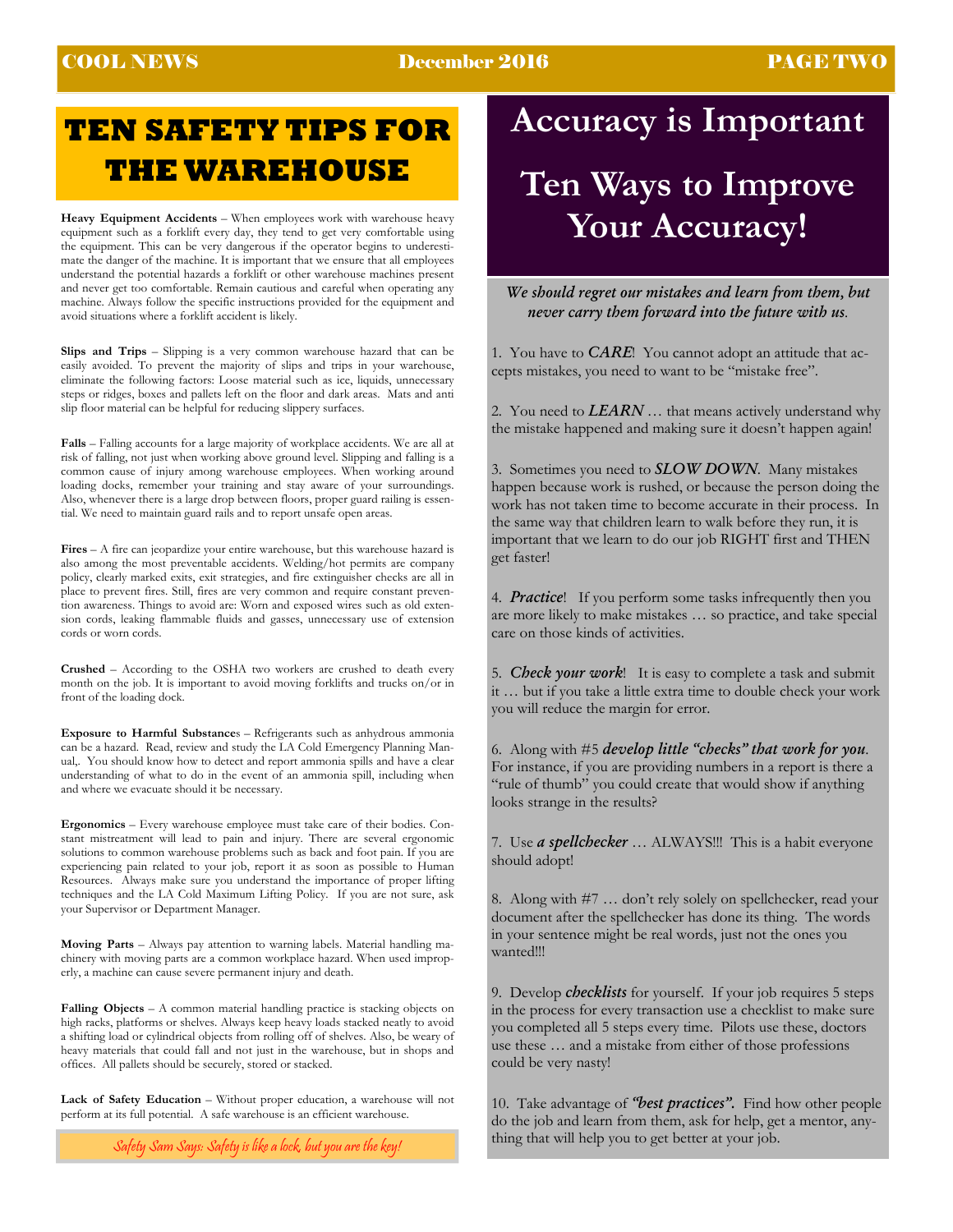## DEPARTMENT UPDATES

### **LA Qwik Serv Transportation** What is Drayage?

**Drayage is the retrieval of shipping containers from ports and hauling them to inland locations such as warehouses, rail heads, distribution centers, or stores. It is one of the most important, yet fraught, parts of the food supply chain. Many ports in the U.S. struggle to position containers and chassis efficiently, and chassis shortages are a key contributor to port congestion and cargo delays. The issue of chassis maintenance and repair is also a sticking point for every importer and using the wrong drayage contractor may cost them unexpected repair fees.** 

**The professionals at LA Qwik Serv Transportation help our customers weave their way through the port of Los Angeles and Long Beach. Using a experienced professional drayage company like LA Qwik Serv, our customers can reduce the chance a container will get trapped in the maze of fees, fines, demurrage and detention charges that are so prevalent today. Not every marine terminal is our friend; our customers must have a professional drayage company to back them up and deliver their containers on time and without penalties.** 

**LA Qwik offers a variety of logistic services including harbor drayage, local delivery, less than truckload and full truckload service nationwide.** 

**CSR's should remind our customers to call LA Qwik Serv today so they can experience container drayage and nationwide logistic service at it's finest.** 

Central Warehouse

 **The Central Warehouse has completed the roof and ceiling repairs** 

**and all sections of the building and storage racks have returned to service. The four penthouse refrigeration structures have new insulated panels that will help maintain excellent temperature control during the hottest seasons of the year. New dock door seals have been installed for truck trailers and all doors are now operational. A new state of the art freezer door on the East side of the building is helping maintain low temperature efficiency. The warehouse employees are enjoying their remodeled breakroom and the A/C unit for the office has been updated. Two new Raymond freezer forklifts have been purchased and delivered to the warehouse and a virtually brand new dock stocker has arrived from Raymond Material Handling that will help speed the unloading and loading of trucks and trailers.** 

#### Astro Warehouse

**The Astro Warehouse has become the cooler warehouse for Southern California. Freezers** 

**at Astro have always remained busy but cooler business at the warehouse has not always been as busy as we hoped, but that is changing. New customers with new refrigerated demands has allowed Astro to fill its refrigerated space (36 to 38 degrees) with all types of new products. With new dock door seals and parking lot stripping, it is now easier for trucks to back up to our docks. The important Astro Cooling Tower has a new water treatment system, a new fan motor and a light weight water saving roof panel. Improvements to the cooling tower will make the plant more energy efficient and expand upon our commitment to reduce water usage.** 

#### Fourth Street Warehouse

**This year Fourth Street celebrates 113 years of operation and we see** 

**more modernization and improvements in the works. Structural and design plans are being prepared for the enclosure of the Front Dock scheduled for the first quarter of 2017. Six unique Raymond forklifts built especially for the upper floors of the warehouse are all undergoing refurbishment and safety upgrades. Old sewer pipes have been replaced and cooling tower improvements are complete. New water treatment systems have been installed on the cooling towers and water use at this warehouse is down by almost 37 percent. LA Repack is fired up and working virtually everyday on different repack and relabel projects for our customers. Warehouse staffing has been increased to accommodate additional container and truck activity.** 

## NXTCOLD

Forty-Six (!) Nxtcold units have been recently in**stalled on top of the Long Beach Harbor facility project and refrigeration operations have started. Two** 

**new Nxtcold projects in the LA area are next on the list. John Scherer continues to travel nationwide to speak at conventions and conferences about the advantages of Nxtcold refrigeration. Negotiations on distribution agreements for the leading edge, low charge ammonia units are very close to completion for Latin America and Canada. Additional marketing, engineering and design staff has been added in the Nxtcold offices to accommodate and respond to the worldwide interest in Nxtcold technology.** 

**Operating Engineers at LA Cold continue to supplement their industrial refrigeration skills with specialized training. Sergio Murillo has obtained his EPA Technician Certification, and a CARO (Certified Assistant Refrigeration Operator) certification from RETA. Sergio has also completed a course in Basic Electricity. Jaime Gonzales has completed his FIRST training (Fundamentals Industrial Refrigeration System Training ), his EPA certification and has completed two of five parts for his RETA education. Vincent Costello passed his FIRST training and recently completed his Industrial Refrigeration One training course. His education is continuing. Ron Fuller has expanded his skills by participating in High Efficiency Charger training and has attended workshops on "The Supervisor Role" and "Strengthening your People Skills". Probationary Engineer Chris Wilson recently completed his FIRST training and is expanding his Daily Operator training.**  Engineering Dept.

**Main Office CSR's are enjoying the new EDI order processing system recently installed by IT Manager Renee Ross-Wilson. Although still undergoing customer testing; so far so good, with faster order processing and customer convenience the big winner. Bar code confirmations of processed orders is a big project Renee is also close to installing. Greg Bloom, IT Manager finds himself working on a number of special projects including the upgrade of our website, new server upgrades and the installation of computer operated white boards around the company. In addition, Greg is upgrading the employee timeclocks.**  Main Office and IT

 **In the Main Office, the LACS Delivery Notice has replaced the traditional Bill of Lading form we used for many years and a new, less cluttered document is much easier to read. Cross training continues with CSR's spending important time in the busy warehouses.** 

#### **BRC IS THE GLOBAL STANDARD FOR FOOD SAFETY**

*Continued from Page One*

and also certifies we follow strict food handling guidelines.

BRC Certification makes LA Cold a better warehouse. Because we are a better warehouse, we are the best public warehouse for the food products our families eat at the dinner table.